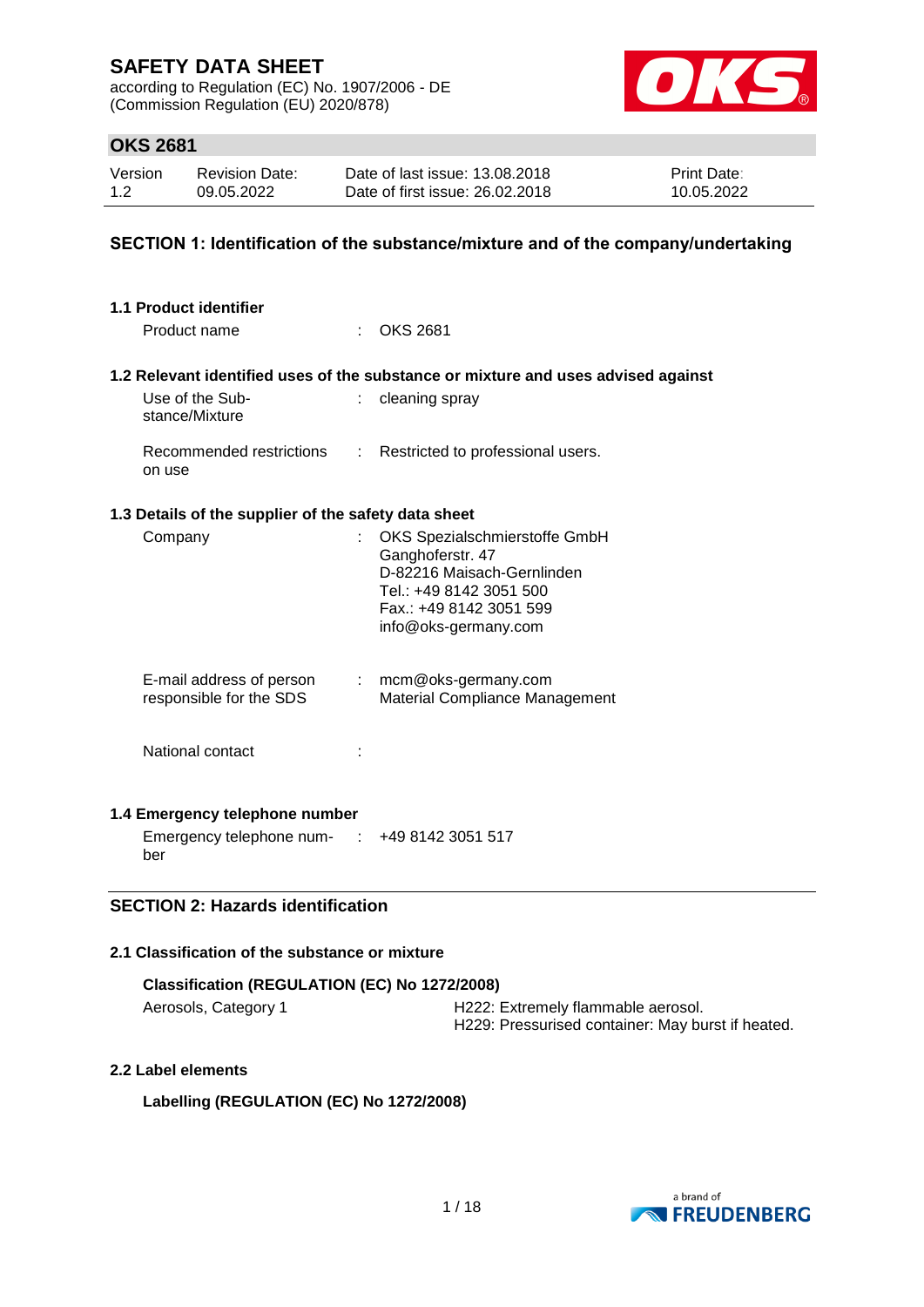according to Regulation (EC) No. 1907/2006 - DE (Commission Regulation (EU) 2020/878)



### **OKS 2681**

| Version<br>1.2 <sub>1</sub> | <b>Revision Date:</b><br>09.05.2022 | Date of last issue: 13.08.2018<br>Date of first issue: 26,02,2018 |                                                                                                      | <b>Print Date:</b><br>10.05.2022 |
|-----------------------------|-------------------------------------|-------------------------------------------------------------------|------------------------------------------------------------------------------------------------------|----------------------------------|
| Hazard pictograms           |                                     |                                                                   |                                                                                                      |                                  |
|                             | Signal word                         | Danger                                                            |                                                                                                      |                                  |
| <b>Hazard statements</b>    |                                     | H <sub>222</sub><br>H <sub>229</sub>                              | Extremely flammable aerosol.<br>Pressurised container: May burst if heated.                          |                                  |
| Precautionary statements    |                                     | <b>Prevention:</b>                                                |                                                                                                      |                                  |
|                             |                                     | P <sub>210</sub>                                                  | Keep away from heat, hot surfaces, sparks,<br>open flames and other ignition sources. No<br>smoking. |                                  |
|                             |                                     | P <sub>211</sub>                                                  | Do not spray on an open flame or other<br>ignition source.                                           |                                  |
|                             |                                     | P <sub>251</sub>                                                  | Do not pierce or burn, even after use.                                                               |                                  |
|                             |                                     | Storage:                                                          |                                                                                                      |                                  |
|                             |                                     | $P410 + P412$                                                     | Protect from sunlight. Do not expose to<br>temperatures exceeding 50 °C/ 122 °F.                     |                                  |

#### **2.3 Other hazards**

This substance/mixture contains no components considered to be either persistent, bioaccumulative and toxic (PBT), or very persistent and very bioaccumulative (vPvB) at levels of 0.1% or higher.

Ecological information: The substance/mixture does not contain components considered to have endocrine disrupting properties according to REACH Article 57(f) or Commission Delegated regulation (EU) 2017/2100 or Commission Regulation (EU) 2018/605 at levels of 0.1% or higher.

Toxicological information: The substance/mixture does not contain components considered to have endocrine disrupting properties according to REACH Article 57(f) or Commission Delegated regulation (EU) 2017/2100 or Commission Regulation (EU) 2018/605 at levels of 0.1% or higher.

#### **SECTION 3: Composition/information on ingredients**

#### **3.2 Mixtures**

Chemical nature : Active agent with propellant and solvent.

#### **Components**

| Chemical name | CAS-No.                    | <b>Classification</b> | specific concen- | Concentration |
|---------------|----------------------------|-----------------------|------------------|---------------|
|               | EC-No.                     |                       | tration limit    | (% w/w)       |
|               |                            |                       | M-Factor         |               |
|               | Index-No.                  |                       | <b>Notes</b>     |               |
|               | <b>Registration number</b> |                       | Acute toxicity   |               |
|               |                            |                       | estimate         |               |

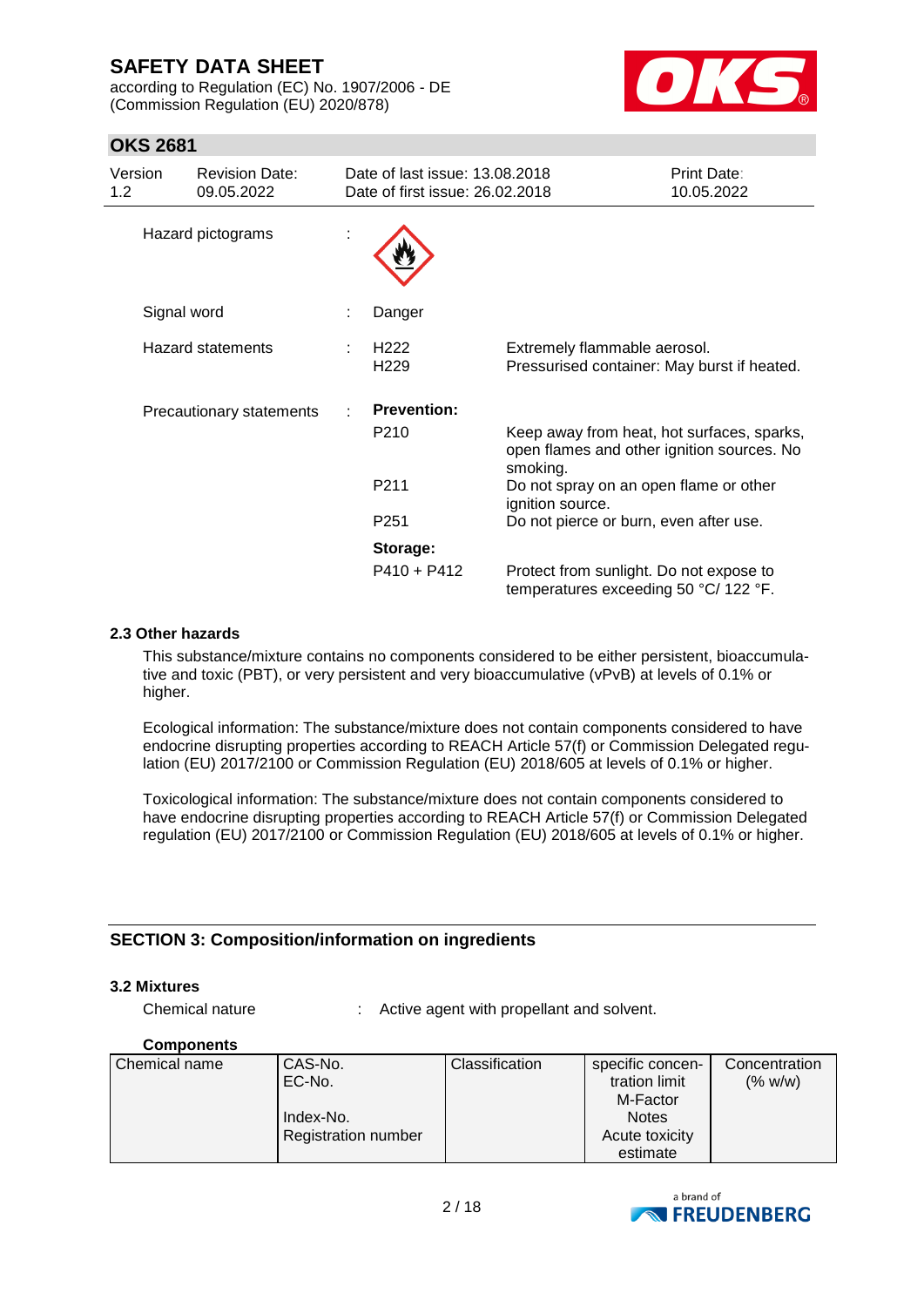according to Regulation (EC) No. 1907/2006 - DE (Commission Regulation (EU) 2020/878)



### **OKS 2681**

| Version | <b>Revision Date:</b> | Date of last issue: 13.08.2018  | <b>Print Date:</b> |
|---------|-----------------------|---------------------------------|--------------------|
| 1.2     | 09.05.2022            | Date of first issue: 26,02,2018 | 10.05.2022         |

#### Substances with a workplace exposure limit :

| Substances with a workplace exposure limit : |                   |                  |               |               |
|----------------------------------------------|-------------------|------------------|---------------|---------------|
| butane                                       | 106-97-8          | Flam. Gas1A;     |               | $>= 10 - 20$  |
|                                              | 203-448-7         | H <sub>220</sub> |               |               |
|                                              |                   | Press. GasCompr. | Note U (table |               |
|                                              | 601-004-00-0      | Gas; H280        | 3.1), Note C  |               |
|                                              | 01-2119474691-32- |                  |               |               |
|                                              | XXXX              |                  |               |               |
|                                              |                   |                  |               |               |
| propane                                      | 74-98-6           | Flam. Gas1A;     |               | $>= 1 - < 10$ |
|                                              | 200-827-9         | H <sub>220</sub> |               |               |
|                                              |                   | Press. GasCompr. | Note U (table |               |
|                                              | 601-003-00-5      | Gas; H280        | 3.1)          |               |
|                                              | 01-2119486944-21- |                  |               |               |
|                                              | <b>XXXX</b>       |                  |               |               |
|                                              |                   |                  |               |               |

For explanation of abbreviations see section 16.

#### **SECTION 4: First aid measures**

#### **4.1 Description of first aid measures**

| If inhaled              | : Remove person to fresh air. If signs/symptoms continue, get<br>medical attention.<br>Keep patient warm and at rest.<br>If unconscious, place in recovery position and seek medical<br>advice.<br>Keep respiratory tract clear.<br>If breathing is irregular or stopped, administer artificial respira-<br>tion. |
|-------------------------|-------------------------------------------------------------------------------------------------------------------------------------------------------------------------------------------------------------------------------------------------------------------------------------------------------------------|
| In case of skin contact | : Remove contaminated clothing. If irritation develops, get med-<br>ical attention.<br>Wash off with soap and plenty of water.<br>Wash clothing before reuse.<br>Thoroughly clean shoes before reuse.                                                                                                             |
| In case of eye contact  | : Rinse immediately with plenty of water, also under the eyelids,<br>for at least 10 minutes.<br>If eye irritation persists, consult a specialist.                                                                                                                                                                |
| If swallowed            | Move the victim to fresh air.<br>Keep respiratory tract clear.<br>Do NOT induce vomiting.<br>Rinse mouth with water.                                                                                                                                                                                              |

#### **4.2 Most important symptoms and effects, both acute and delayed**

| Symptoms | : Inhalation may provoke the following symptoms:<br>Unconsciousness |
|----------|---------------------------------------------------------------------|
|          | <b>Dizziness</b>                                                    |
|          | <b>Drowsiness</b>                                                   |

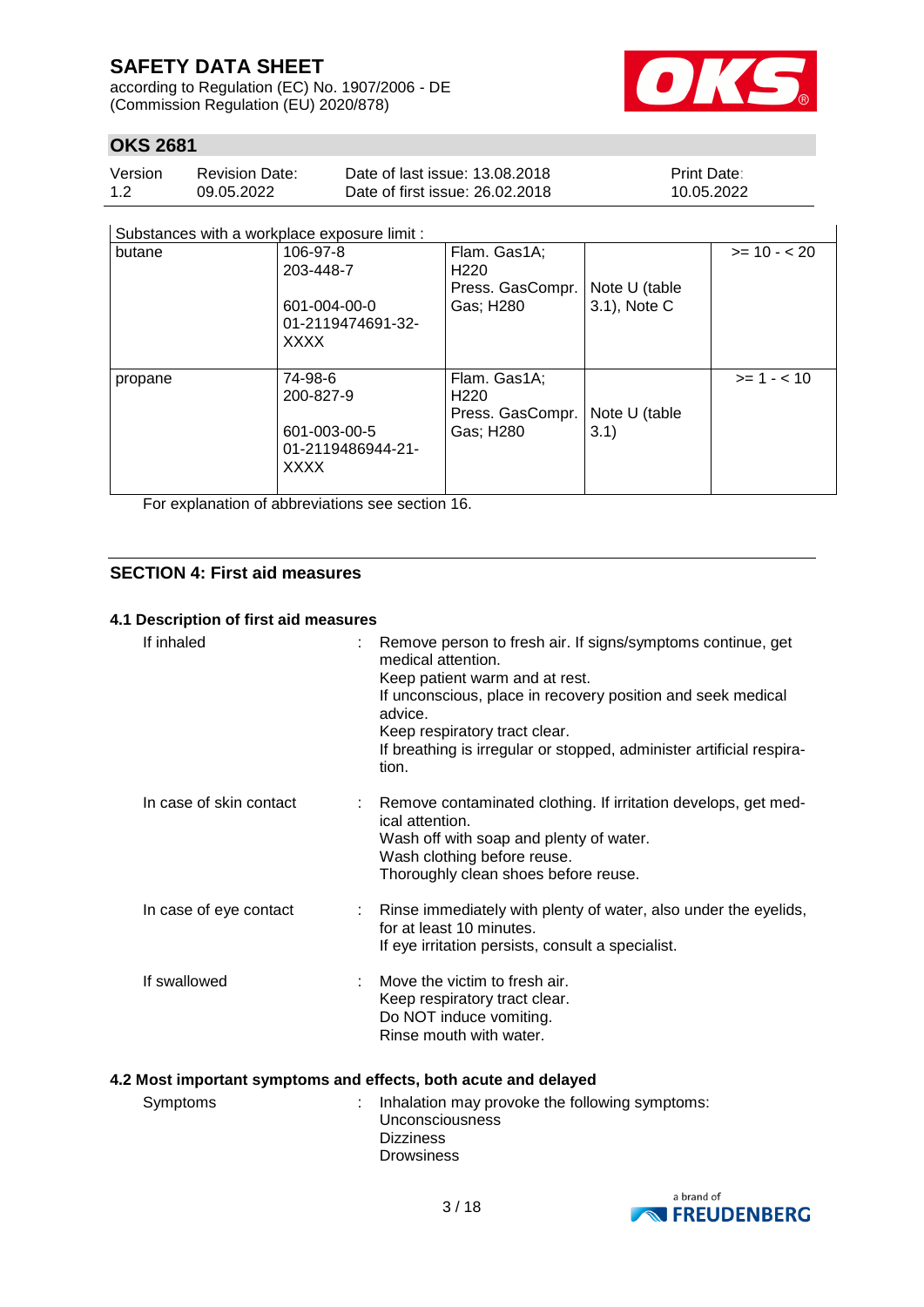according to Regulation (EC) No. 1907/2006 - DE (Commission Regulation (EU) 2020/878)



### **OKS 2681**

| Version | <b>Revision Date:</b> | Date of last issue: 13.08.2018         | <b>Print Date:</b> |
|---------|-----------------------|----------------------------------------|--------------------|
| 1.2     | 09.05.2022            | Date of first issue: 26,02,2018        | 10.05.2022         |
|         |                       | Headache<br>Nausea<br><b>Tiredness</b> |                    |

#### **4.3 Indication of any immediate medical attention and special treatment needed**

Treatment : Treat symptomatically.

#### **SECTION 5: Firefighting measures**

#### **5.1 Extinguishing media**

**5.3 Advice for firefighters**

| Suitable extinguishing media : ABC powder |                         |
|-------------------------------------------|-------------------------|
| Unsuitable extinguishing<br>media         | : High volume water jet |

#### **5.2 Special hazards arising from the substance or mixture**

| Specific hazards during fire-<br>fighting          | : Fire Hazard<br>Do not let product enter drains.<br>Contains gas under pressure; may explode if heated.<br>Beware of vapours accumulating to form explosive concentra-<br>tions. Vapours can accumulate in low areas. |
|----------------------------------------------------|------------------------------------------------------------------------------------------------------------------------------------------------------------------------------------------------------------------------|
| Hazardous combustion prod- : Carbon oxides<br>ucts |                                                                                                                                                                                                                        |
| <b>Advice for firefighters</b>                     |                                                                                                                                                                                                                        |
| Special protective equipment :<br>for firefighters | In the event of fire, wear self-contained breathing apparatus.<br>Use personal protective equipment. Exposure to decomposi-<br>tion products may be a hazard to health.                                                |
| Further information                                | Standard procedure for chemical fires.<br>Collect contaminated fire extinguishing water separately. This<br>must not be discharged into drains.<br>Cool containers/tanks with water spray.                             |

#### **SECTION 6: Accidental release measures**

#### **6.1 Personal precautions, protective equipment and emergency procedures**

| Personal precautions | : Evacuate personnel to safe areas.                        |
|----------------------|------------------------------------------------------------|
|                      | Ensure adequate ventilation.                               |
|                      | Remove all sources of ignition.                            |
|                      | Refer to protective measures listed in sections 7 and 8.   |
|                      | Only qualified personnel equipped with suitable protective |
|                      | equipment may intervene.                                   |

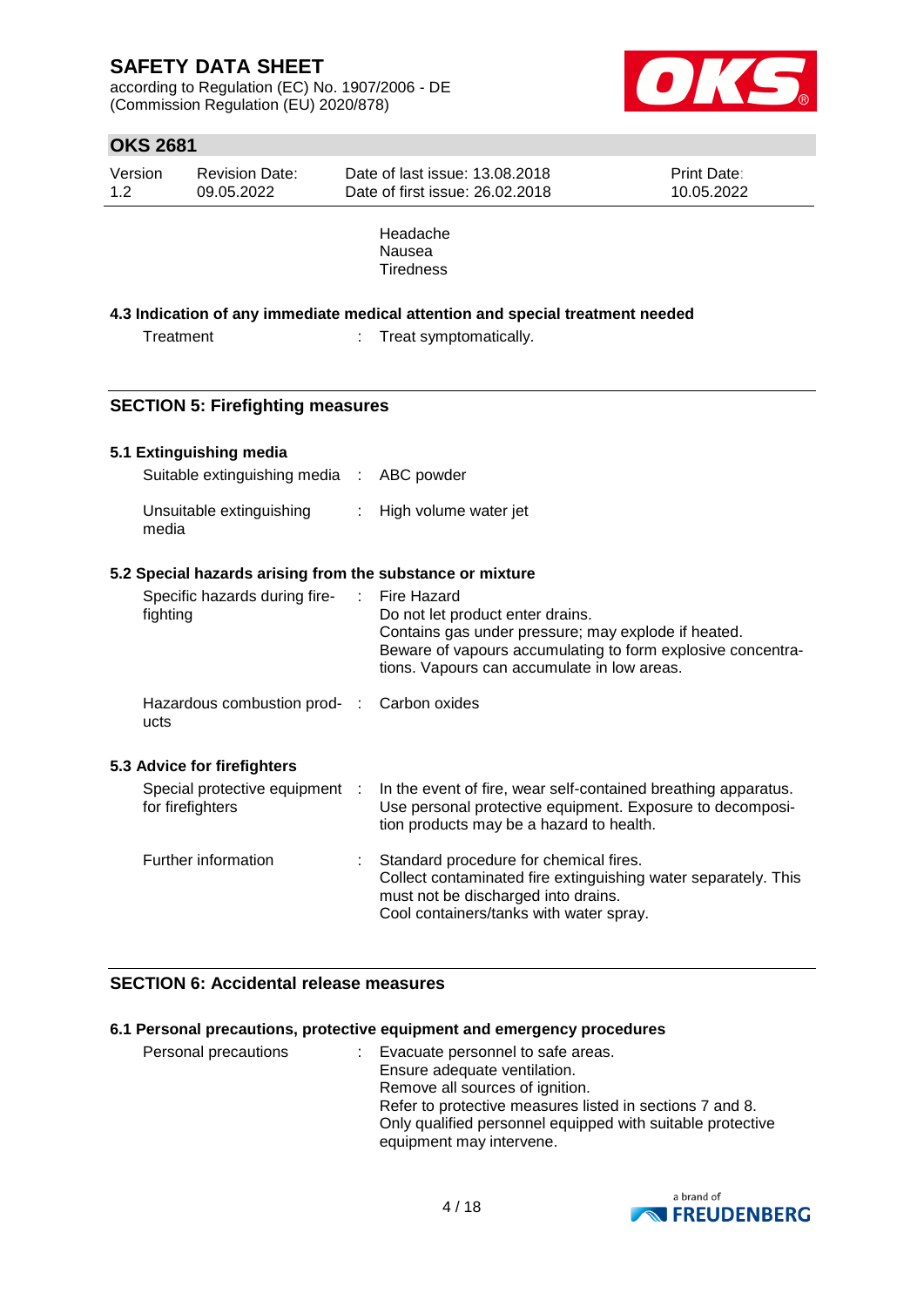according to Regulation (EC) No. 1907/2006 - DE (Commission Regulation (EU) 2020/878)



### **OKS 2681**

| Version | Revision Date: | Date of last issue: 13.08.2018  | <b>Print Date:</b> |
|---------|----------------|---------------------------------|--------------------|
| 1.2     | 09.05.2022     | Date of first issue: 26,02,2018 | 10.05.2022         |

#### **6.2 Environmental precautions**

| Environmental precautions                                | : Try to prevent the material from entering drains or water<br>courses.<br>Prevent further leakage or spillage if safe to do so.<br>Local authorities should be advised if significant spillages<br>cannot be contained. |
|----------------------------------------------------------|--------------------------------------------------------------------------------------------------------------------------------------------------------------------------------------------------------------------------|
| 6.3 Methods and material for containment and cleaning up |                                                                                                                                                                                                                          |
| Methods for cleaning up                                  | Contain spillage, and then collect with non-combustible ab-<br>t.<br>contract state of a same devils and a statements and the state of                                                                                   |

sorbent material, (e.g. sand, earth, diatomaceous earth, vermiculite) and place in container for disposal according to local / national regulations (see section 13). Keep in suitable, closed containers for disposal. Non-sparking tools should be used.

#### **6.4 Reference to other sections**

For personal protection see section 8.

### **SECTION 7: Handling and storage**

#### **7.1 Precautions for safe handling**

| Advice on safe handling | : Do not use in areas without adequate ventilation.<br>Do not breathe vapours or spray mist.<br>In case of insufficient ventilation, wear suitable respiratory<br>equipment.<br>Avoid contact with skin and eyes.<br>For personal protection see section 8.<br>Keep away from fire, sparks and heated surfaces.<br>Smoking, eating and drinking should be prohibited in the ap-<br>plication area.<br>Wash hands and face before breaks and immediately after<br>handling the product.<br>Do not ingest.<br>Do not use sparking tools.<br>These safety instructions also apply to empty packaging which<br>may still contain product residues.<br>Pressurized container: protect from sunlight and do not ex-<br>pose to temperatures exceeding 50 °C. Do not pierce or burn,<br>even after use. |
|-------------------------|--------------------------------------------------------------------------------------------------------------------------------------------------------------------------------------------------------------------------------------------------------------------------------------------------------------------------------------------------------------------------------------------------------------------------------------------------------------------------------------------------------------------------------------------------------------------------------------------------------------------------------------------------------------------------------------------------------------------------------------------------------------------------------------------------|
| Hygiene measures        | : Wash face, hands and any exposed skin thoroughly after<br>handling.                                                                                                                                                                                                                                                                                                                                                                                                                                                                                                                                                                                                                                                                                                                            |

#### **7.2 Conditions for safe storage, including any incompatibilities**

| Requirements for storage | : BEWARE: Aerosol is pressurized. Keep away from direct sun  |
|--------------------------|--------------------------------------------------------------|
| areas and containers     | exposure and temperatures over 50 °C. Do not open by force   |
|                          | or throw into fire even after use. Do not spray on flames or |
|                          | red-hot objects. Store in accordance with the particular na- |
|                          | tional regulations.                                          |

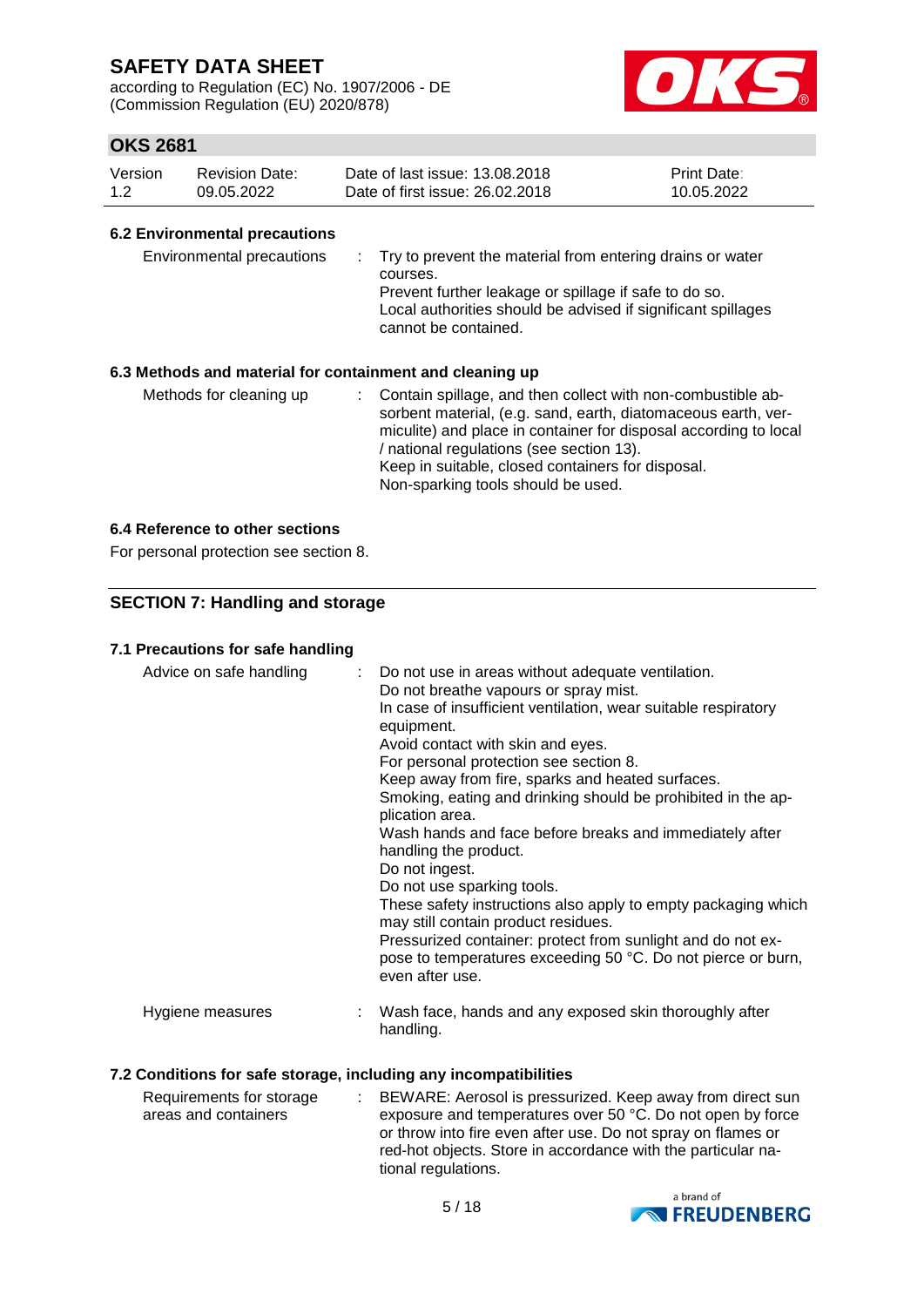according to Regulation (EC) No. 1907/2006 - DE (Commission Regulation (EU) 2020/878)



### **OKS 2681**

| Version | <b>Revision Date:</b> | Date of last issue: 13.08.2018  | <b>Print Date:</b> |
|---------|-----------------------|---------------------------------|--------------------|
| 1.2     | 09.05.2022            | Date of first issue: 26,02,2018 | 10.05.2022         |
|         |                       |                                 |                    |

| Storage class (TRGS 510) |  | 2B, Aerosol cans and lighters |  |
|--------------------------|--|-------------------------------|--|
|                          |  |                               |  |

#### **7.3 Specific end use(s)**

Specific use(s) : Specific instructions for handling, not required.

### **SECTION 8: Exposure controls/personal protection**

#### **8.1 Control parameters**

#### **Occupational Exposure Limits**

| Components | CAS-No.                                         | Value type (Form<br>of exposure) | Control parameters       | <b>Basis</b>                         |  |  |
|------------|-------------------------------------------------|----------------------------------|--------------------------|--------------------------------------|--|--|
| butane     | 106-97-8                                        | <b>AGW</b>                       | 1.000 ppm<br>2.400 mg/m3 | DE TRGS<br>900<br>$(2006 - 01 - 01)$ |  |  |
|            | Peak-limit: excursion factor (category): 4;(II) |                                  |                          |                                      |  |  |
| propane    | 74-98-6                                         | AGW                              | 1.000 ppm<br>1.800 mg/m3 | DE TRGS<br>900<br>$(2006 - 01 - 01)$ |  |  |
|            | Peak-limit: excursion factor (category): 4;(II) |                                  |                          |                                      |  |  |

#### **Derived No Effect Level (DNEL) according to Regulation (EC) No. 1907/2006:**

| Substance name                  | End Use | Exposure routes | Potential health ef-<br>fects | Value        |
|---------------------------------|---------|-----------------|-------------------------------|--------------|
| $2,5,7,10-$<br>tetraoxaundecane | Workers | Skin contact    | Long-term systemic<br>effects | $1,67$ mg/kg |
|                                 | Workers | Inhalation      | Long-term systemic<br>effects | 11,75 mg/m3  |

#### **Predicted No Effect Concentration (PNEC) according to Regulation (EC) No. 1907/2006:**

| Substance name            | <b>Environmental Compartment</b> | Value                |
|---------------------------|----------------------------------|----------------------|
| 2,5,7,10-tetraoxaundecane | Fresh water                      | $62,54 \text{ mg/l}$ |
|                           | Marine water                     | $6,25 \text{ mg/l}$  |
|                           | Fresh water sediment             | 234,64 mg/kg         |
|                           | Marine sediment                  | 23,46 mg/kg          |
|                           | Soil                             | 542,67 mg/kg         |
|                           | Sewage treatment plant           | $10 \text{ mg/l}$    |

#### **8.2 Exposure controls**

#### **Engineering measures**

Use only in an area equipped with explosion proof exhaust ventilation. Handle only in a place equipped with local exhaust (or other appropriate exhaust).

#### **Personal protective equipment**

| Eye protection  | : Safety glasses with side-shields |
|-----------------|------------------------------------|
| Hand protection |                                    |
| Material        | : Nitrile rubber                   |



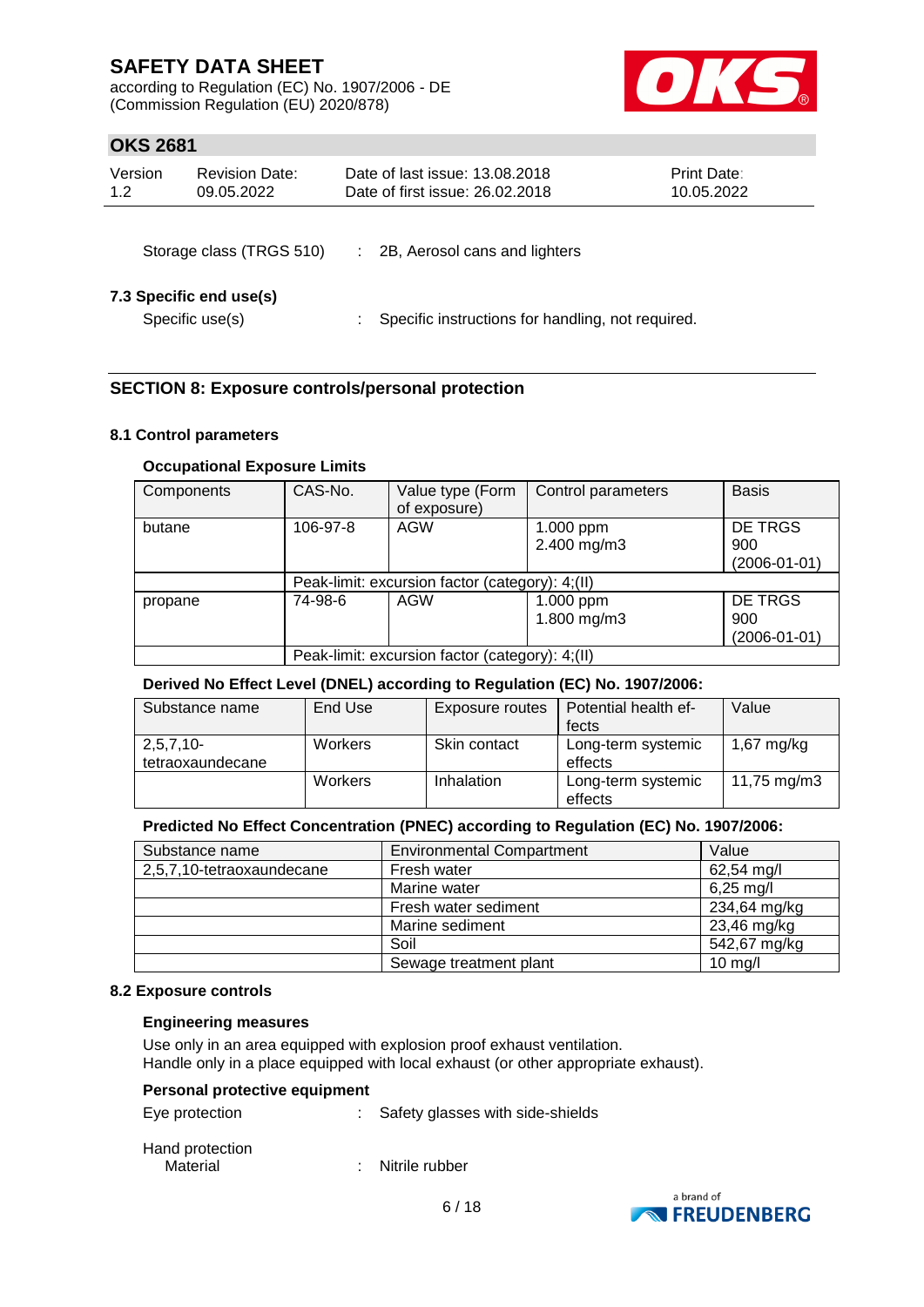according to Regulation (EC) No. 1907/2006 - DE (Commission Regulation (EU) 2020/878)



### **OKS 2681**

| Version<br>1.2 | <b>Revision Date:</b><br>09.05.2022    | Date of last issue: 13.08.2018<br>Date of first issue: 26.02.2018                                                                                                                                                                                                                                                                                                            | Print Date:<br>10.05.2022 |
|----------------|----------------------------------------|------------------------------------------------------------------------------------------------------------------------------------------------------------------------------------------------------------------------------------------------------------------------------------------------------------------------------------------------------------------------------|---------------------------|
|                | Break through time<br>Protective index | $> 10$ min<br>Class 1                                                                                                                                                                                                                                                                                                                                                        |                           |
|                | Remarks                                | For prolonged or repeated contact use protective gloves. The<br>break through time depends amongst other things on the<br>material, the thickness and the type of glove and therefore<br>has to be measured for each case.<br>The selected protective gloves have to satisfy the specifica-<br>tions of Regulation (EU) 2016/425 and the standard EN 374<br>derived from it. |                           |
|                | Respiratory protection                 | Use respiratory protection unless adequate local exhaust ven-<br>tilation is provided or exposure assessment demonstrates that<br>exposures are within recommended exposure guidelines.<br>Short term only                                                                                                                                                                   |                           |
|                | Filter type                            | Filter type A-P                                                                                                                                                                                                                                                                                                                                                              |                           |
|                | Protective measures                    | The type of protective equipment must be selected according<br>to the concentration and amount of the dangerous substance<br>at the specific workplace.<br>Choose body protection in relation to its type, to the concen-<br>tration and amount of dangerous substances, and to the spe-<br>cific work-place.                                                                |                           |

### **SECTION 9: Physical and chemical properties**

#### **9.1 Information on basic physical and chemical properties**

| Physical state                                                          |    | : aerosol                      |
|-------------------------------------------------------------------------|----|--------------------------------|
| Colour                                                                  |    | : colourless                   |
| Odour                                                                   |    | characteristic                 |
| <b>Odour Threshold</b>                                                  | t. | No data available              |
|                                                                         |    |                                |
| Melting point/range                                                     |    | : No data available            |
| Boiling point/boiling range                                             |    | : $-161$ °C (1.013 hPa)        |
| Flammability (solid, gas)                                               |    | : Extremely flammable aerosol. |
| Upper explosion limit / Upper : $15\%$ (V)<br>flammability limit        |    |                                |
| Lower explosion limit / Lower $\therefore$ 5 %(V)<br>flammability limit |    |                                |

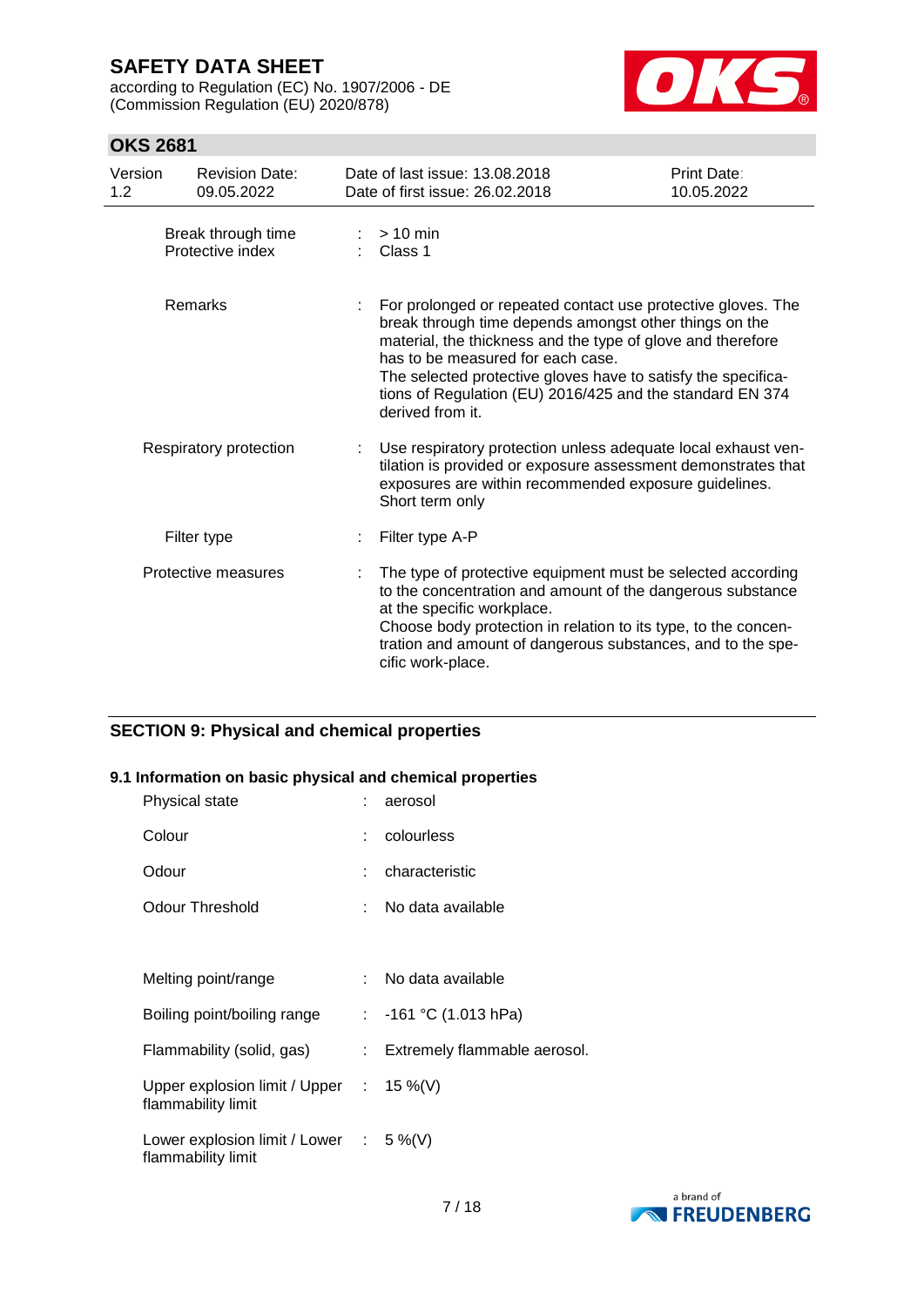according to Regulation (EC) No. 1907/2006 - DE (Commission Regulation (EU) 2020/878)



### **OKS 2681**

| 1.2 | Version             | <b>Revision Date:</b><br>09.05.2022        |                       | Date of last issue: 13.08.2018<br>Date of first issue: 26.02.2018    | <b>Print Date:</b><br>10.05.2022 |
|-----|---------------------|--------------------------------------------|-----------------------|----------------------------------------------------------------------|----------------------------------|
|     |                     |                                            |                       |                                                                      |                                  |
|     | Flash point         |                                            |                       | -90 °C<br>Method: Abel-Pensky                                        |                                  |
|     |                     | Auto-ignition temperature                  |                       | No data available                                                    |                                  |
|     |                     | Decomposition temperature                  | ÷                     | No data available                                                    |                                  |
|     | pH                  |                                            | ÷                     | Not applicable<br>substance/mixture is non-soluble (in water)        |                                  |
|     | Viscosity           |                                            |                       |                                                                      |                                  |
|     |                     | Viscosity, dynamic                         | ÷                     | No data available                                                    |                                  |
|     |                     | Viscosity, kinematic                       | ÷                     | $<$ 20,5 mm2/s (40 °C)                                               |                                  |
|     |                     | Solubility(ies)<br>Water solubility        | ÷                     | insoluble                                                            |                                  |
|     |                     | Solubility in other solvents               | $\mathbb{Z}^{\times}$ | No data available                                                    |                                  |
|     |                     | Partition coefficient: n-<br>octanol/water | ÷                     | No data available                                                    |                                  |
|     |                     | Vapour pressure                            |                       | 3.800 hPa (20 °C)                                                    |                                  |
|     |                     | Relative density                           |                       | 0,86(20 °C)<br>Reference substance: Water<br>The value is calculated |                                  |
|     | Density             |                                            |                       | $0,86$ g/cm3<br>(20 °C)                                              |                                  |
|     | <b>Bulk density</b> |                                            |                       | No data available                                                    |                                  |
|     |                     | Relative vapour density                    |                       | No data available                                                    |                                  |
|     |                     | 9.2 Other information                      |                       |                                                                      |                                  |
|     | Explosives          |                                            |                       | Not explosive                                                        |                                  |
|     |                     | Oxidizing properties                       |                       | No data available                                                    |                                  |
|     | Self-ignition       |                                            |                       | No data available                                                    |                                  |
|     |                     | Metal corrosion rate                       |                       | Not corrosive to metals                                              |                                  |
|     |                     | Evaporation rate                           |                       | No data available                                                    |                                  |
|     |                     | Sublimation point                          |                       | No data available                                                    |                                  |

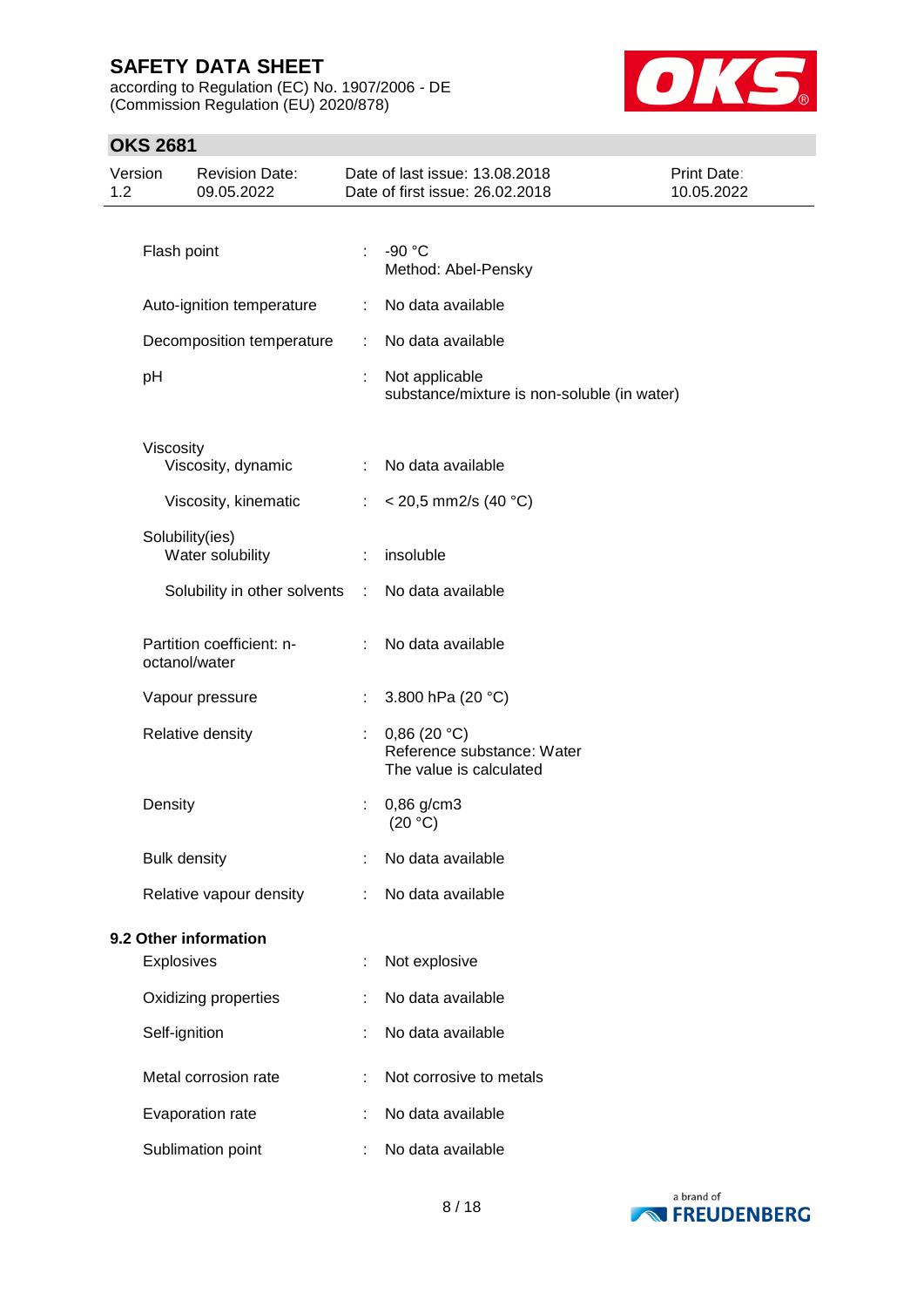according to Regulation (EC) No. 1907/2006 - DE (Commission Regulation (EU) 2020/878)



### **OKS 2681**

| Version | <b>Revision Date:</b> | Date of last issue: 13.08.2018  | <b>Print Date:</b> |
|---------|-----------------------|---------------------------------|--------------------|
| 1.2     | 09.05.2022            | Date of first issue: 26.02.2018 | 10.05.2022         |

#### **SECTION 10: Stability and reactivity**

#### **10.1 Reactivity**

No hazards to be specially mentioned.

#### **10.2 Chemical stability**

Stable under normal conditions.

#### **10.3 Possibility of hazardous reactions**

Hazardous reactions : No dangerous reaction known under conditions of normal use.

#### **10.4 Conditions to avoid**

Conditions to avoid : Heat, flames and sparks. Strong sunlight for prolonged periods. Risk of receptacle bursting.

#### **10.5 Incompatible materials**

| Materials to avoid | Oxidizing agents |
|--------------------|------------------|
|--------------------|------------------|

#### **10.6 Hazardous decomposition products**

No decomposition if stored and applied as directed.

#### **SECTION 11: Toxicological information**

#### **11.1 Information on hazard classes as defined in Regulation (EC) No 1272/2008**

| <b>Acute toxicity</b> |
|-----------------------|
|                       |

| <b>Product:</b>           |                                                                                   |
|---------------------------|-----------------------------------------------------------------------------------|
| Acute oral toxicity       | Remarks: This information is not available.                                       |
| Acute inhalation toxicity | Symptoms: Inhalation may provoke the following symptoms:,<br>Respiratory disorder |
| Acute dermal toxicity     | : Remarks: This information is not available.                                     |
| <b>Components:</b>        |                                                                                   |
| butane:                   |                                                                                   |
| Acute inhalation toxicity | LC50 (Rat): 658 mg/l<br>Exposure time: 4 h<br>Test atmosphere: gas                |

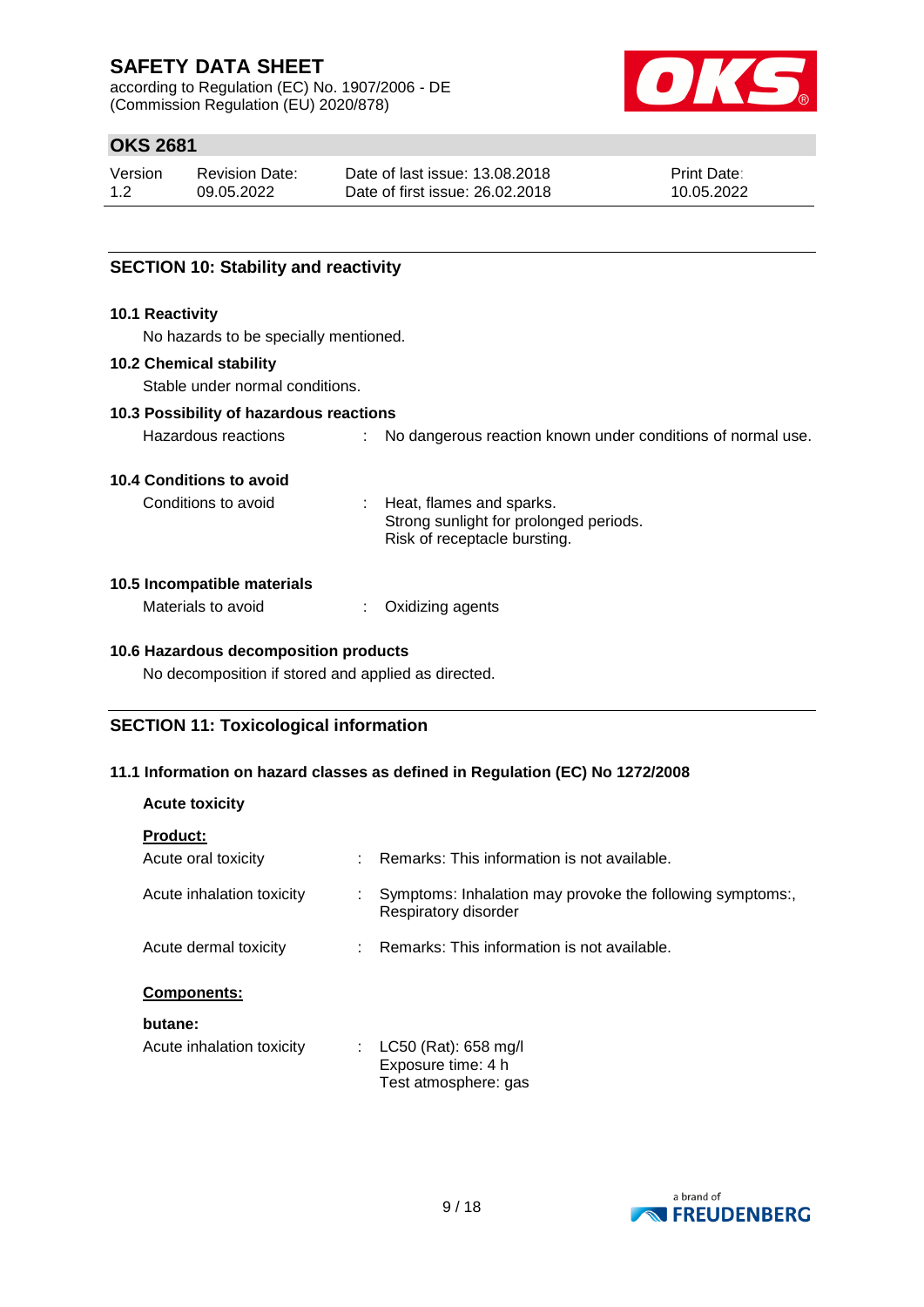according to Regulation (EC) No. 1907/2006 - DE (Commission Regulation (EU) 2020/878)



### **OKS 2681**

| Version<br>1.2  | <b>Revision Date:</b><br>09.05.2022      |                           | Date of last issue: 13.08.2018<br>Date of first issue: 26.02.2018 | Print Date:<br>10.05.2022 |
|-----------------|------------------------------------------|---------------------------|-------------------------------------------------------------------|---------------------------|
|                 | <b>Skin corrosion/irritation</b>         |                           |                                                                   |                           |
| Product:        |                                          |                           |                                                                   |                           |
| Remarks         |                                          |                           | : This information is not available.                              |                           |
|                 | Serious eye damage/eye irritation        |                           |                                                                   |                           |
| Product:        |                                          |                           |                                                                   |                           |
| Remarks         |                                          |                           | Contact with eyes may cause irritation.                           |                           |
|                 | <b>Respiratory or skin sensitisation</b> |                           |                                                                   |                           |
| Product:        |                                          |                           |                                                                   |                           |
| Remarks         |                                          | $\mathbb{R}^{\mathbb{Z}}$ | This information is not available.                                |                           |
|                 | <b>Germ cell mutagenicity</b>            |                           |                                                                   |                           |
| <b>Product:</b> |                                          |                           |                                                                   |                           |
|                 | Genotoxicity in vitro                    |                           | : Remarks: No data available                                      |                           |
|                 | Genotoxicity in vivo                     |                           | : Remarks: No data available                                      |                           |
|                 | Carcinogenicity                          |                           |                                                                   |                           |
| Product:        |                                          |                           |                                                                   |                           |
| <b>Remarks</b>  |                                          | ÷                         | No data available                                                 |                           |
|                 | <b>Reproductive toxicity</b>             |                           |                                                                   |                           |
| Product:        |                                          |                           |                                                                   |                           |
|                 | Effects on fertility                     |                           | : Remarks: No data available                                      |                           |
| ment            |                                          |                           | Effects on foetal develop- : Remarks: No data available           |                           |
|                 | <b>Repeated dose toxicity</b>            |                           |                                                                   |                           |
| Product:        |                                          |                           |                                                                   |                           |
| Remarks         |                                          | ÷.                        | This information is not available.                                |                           |
|                 | <b>Aspiration toxicity</b>               |                           |                                                                   |                           |
| Product:        |                                          |                           |                                                                   |                           |
|                 | This information is not available.       |                           |                                                                   |                           |

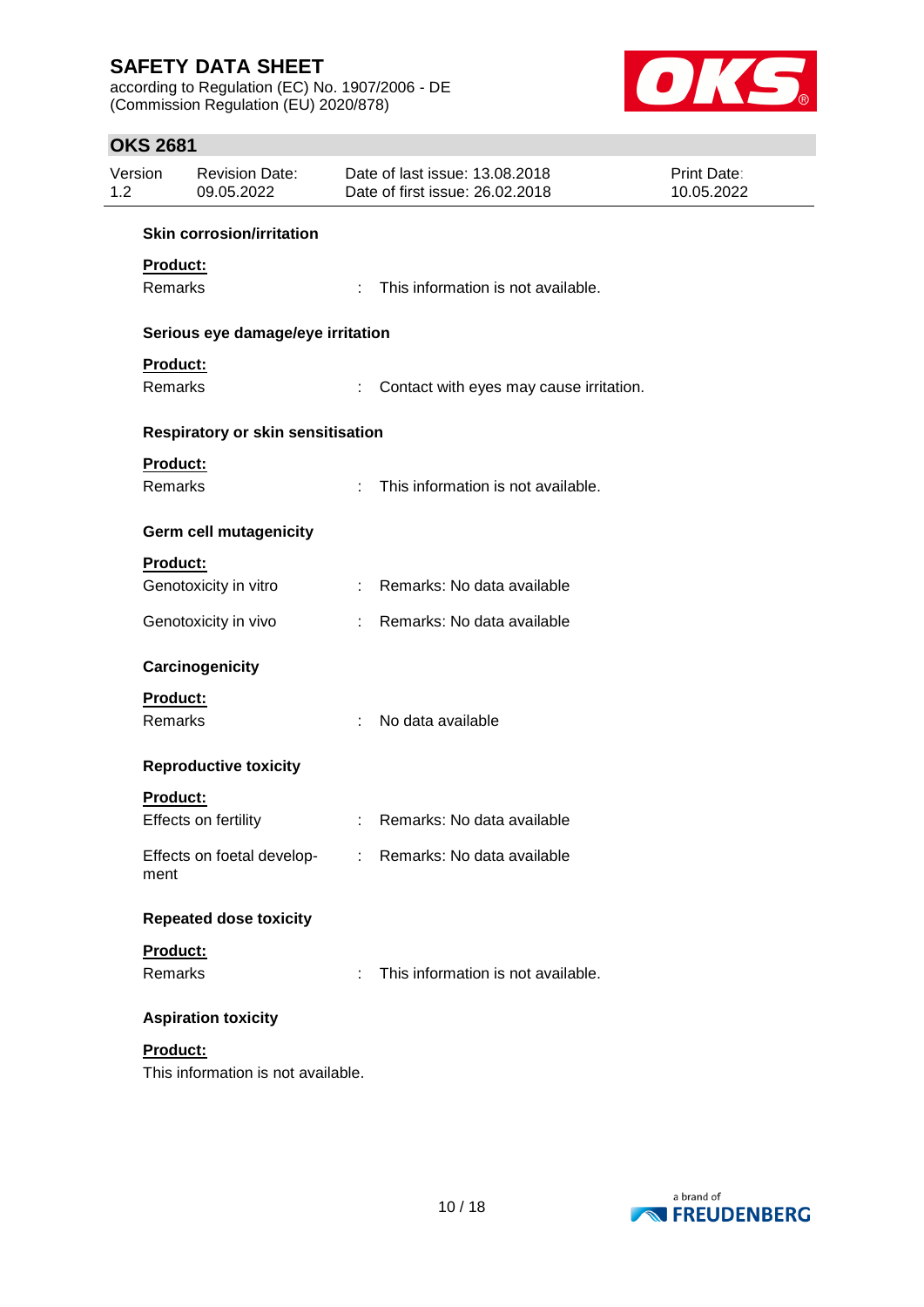according to Regulation (EC) No. 1907/2006 - DE (Commission Regulation (EU) 2020/878)



### **OKS 2681**

| Version | <b>Revision Date:</b> | Date of last issue: 13.08.2018  | Print Date: |
|---------|-----------------------|---------------------------------|-------------|
| 1.2     | 09.05.2022            | Date of first issue: 26,02,2018 | 10.05.2022  |

#### **11.2 Information on other hazards**

### **Endocrine disrupting properties**

### **Product:**

| Assessment                 | The substance/mixture does not contain components consid-<br>ered to have endocrine disrupting properties according to<br>REACH Article 57(f) or Commission Delegated regulation<br>(EU) 2017/2100 or Commission Regulation (EU) 2018/605 at<br>levels of 0.1% or higher. |
|----------------------------|---------------------------------------------------------------------------------------------------------------------------------------------------------------------------------------------------------------------------------------------------------------------------|
| <b>Further information</b> |                                                                                                                                                                                                                                                                           |
| <b>Product:</b>            |                                                                                                                                                                                                                                                                           |
| <b>Remarks</b>             | Information given is based on data on the components and<br>the toxicology of similar products.                                                                                                                                                                           |

### **SECTION 12: Ecological information**

#### **12.1 Toxicity**

| <b>Product:</b>                                                                     |                            |
|-------------------------------------------------------------------------------------|----------------------------|
| Toxicity to fish                                                                    | Remarks: No data available |
| Toxicity to daphnia and other : Remarks: No data available<br>aquatic invertebrates |                            |
| Toxicity to algae/aquatic<br>plants                                                 | Remarks: No data available |
| Toxicity to microorganisms                                                          | Remarks: No data available |

#### **12.2 Persistence and degradability**

|  | Product |  |
|--|---------|--|
|  |         |  |

| Biodegradability                                                | Remarks: No data available |
|-----------------------------------------------------------------|----------------------------|
| Physico-chemical removabil- : Remarks: No data available<br>itv |                            |

#### **12.3 Bioaccumulative potential**

#### **Product:**

| Bioaccumulation | Remarks: This mixture contains no substance considered to |
|-----------------|-----------------------------------------------------------|
|                 | be persistent, bioaccumulating and toxic (PBT).           |
|                 | This mixture contains no substance considered to be very  |
|                 | persistent and very bioaccumulating (vPvB).               |

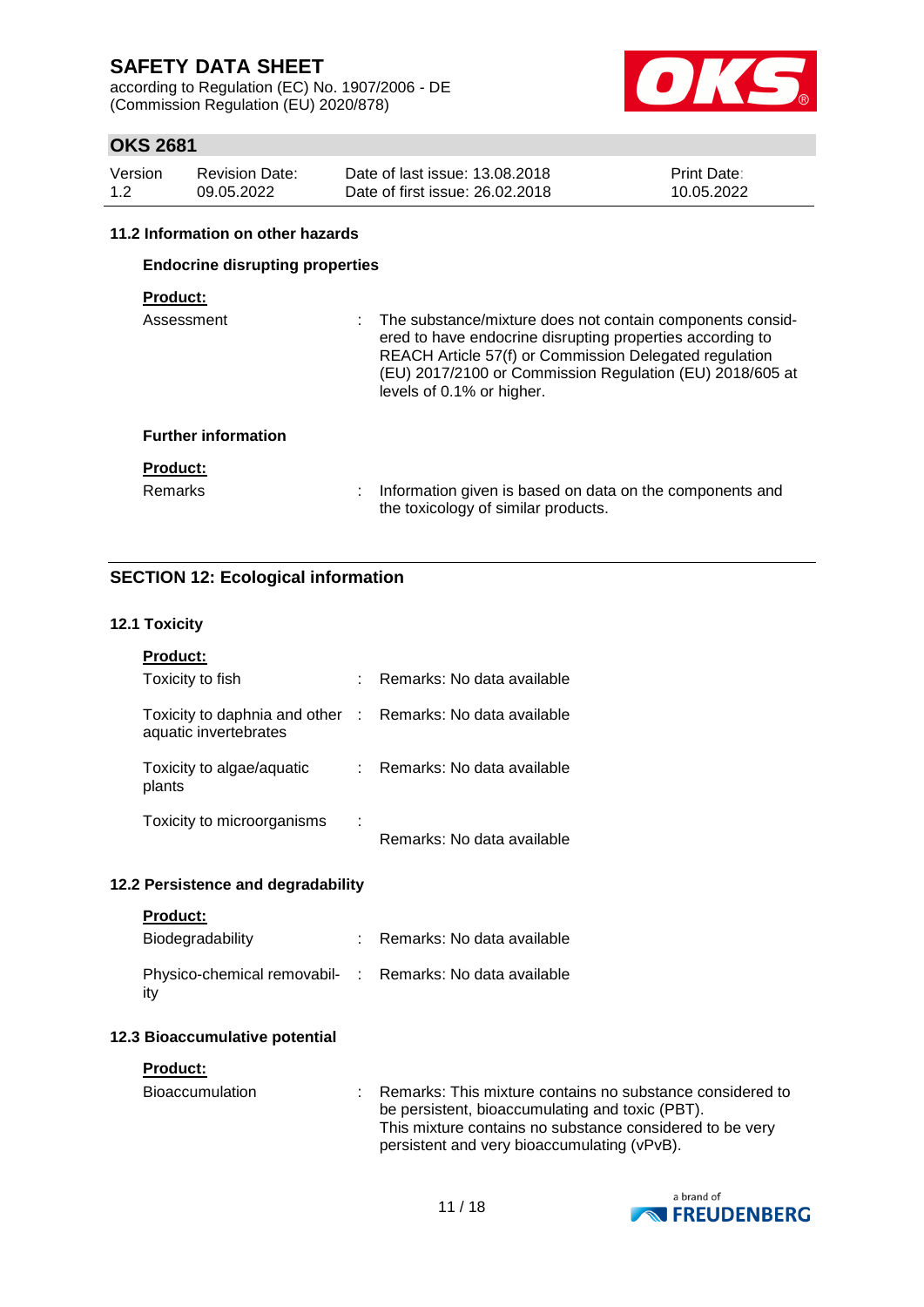according to Regulation (EC) No. 1907/2006 - DE (Commission Regulation (EU) 2020/878)



### **OKS 2681**

|                | ו טט∡ טרו       |                                                    |    |                                                                                                                                                                                                                                                                           |                           |
|----------------|-----------------|----------------------------------------------------|----|---------------------------------------------------------------------------------------------------------------------------------------------------------------------------------------------------------------------------------------------------------------------------|---------------------------|
| Version<br>1.2 |                 | <b>Revision Date:</b><br>09.05.2022                |    | Date of last issue: 13,08,2018<br>Date of first issue: 26.02.2018                                                                                                                                                                                                         | Print Date:<br>10.05.2022 |
|                |                 | Components:                                        |    |                                                                                                                                                                                                                                                                           |                           |
|                | butane:         |                                                    |    |                                                                                                                                                                                                                                                                           |                           |
|                |                 | Partition coefficient: n-<br>octanol/water         | ÷. | log Pow: 2,89<br>Method: OECD Test Guideline 107                                                                                                                                                                                                                          |                           |
|                |                 |                                                    |    |                                                                                                                                                                                                                                                                           |                           |
|                | propane:        | Partition coefficient: n-<br>octanol/water         |    | log Pow: 2,36                                                                                                                                                                                                                                                             |                           |
|                |                 | 12.4 Mobility in soil                              |    |                                                                                                                                                                                                                                                                           |                           |
|                | <b>Product:</b> |                                                    |    |                                                                                                                                                                                                                                                                           |                           |
|                | Mobility        |                                                    |    | Remarks: No data available                                                                                                                                                                                                                                                |                           |
|                |                 | Distribution among environ-<br>mental compartments |    | Remarks: No data available                                                                                                                                                                                                                                                |                           |
|                |                 | 12.5 Results of PBT and vPvB assessment            |    |                                                                                                                                                                                                                                                                           |                           |
|                | <b>Product:</b> |                                                    |    |                                                                                                                                                                                                                                                                           |                           |
|                | Assessment      |                                                    |    | This substance/mixture contains no components considered<br>to be either persistent, bioaccumulative and toxic (PBT), or<br>very persistent and very bioaccumulative (vPvB) at levels of<br>0.1% or higher.                                                               |                           |
|                |                 | 12.6 Endocrine disrupting properties               |    |                                                                                                                                                                                                                                                                           |                           |
|                | <b>Product:</b> |                                                    |    |                                                                                                                                                                                                                                                                           |                           |
|                | Assessment      |                                                    |    | The substance/mixture does not contain components consid-<br>ered to have endocrine disrupting properties according to<br>REACH Article 57(f) or Commission Delegated regulation<br>(EU) 2017/2100 or Commission Regulation (EU) 2018/605 at<br>levels of 0.1% or higher. |                           |
|                |                 | 12.7 Other adverse effects                         |    |                                                                                                                                                                                                                                                                           |                           |
|                | Product:        |                                                    |    |                                                                                                                                                                                                                                                                           |                           |
|                |                 | Additional ecological infor-                       | A. | No information on ecology is available.                                                                                                                                                                                                                                   |                           |

#### **SECTION 13: Disposal considerations**

#### **13.1 Waste treatment methods**

mation

Product : Do not dispose of with domestic refuse. Dispose of as hazardous waste in compliance with local and national regulations.

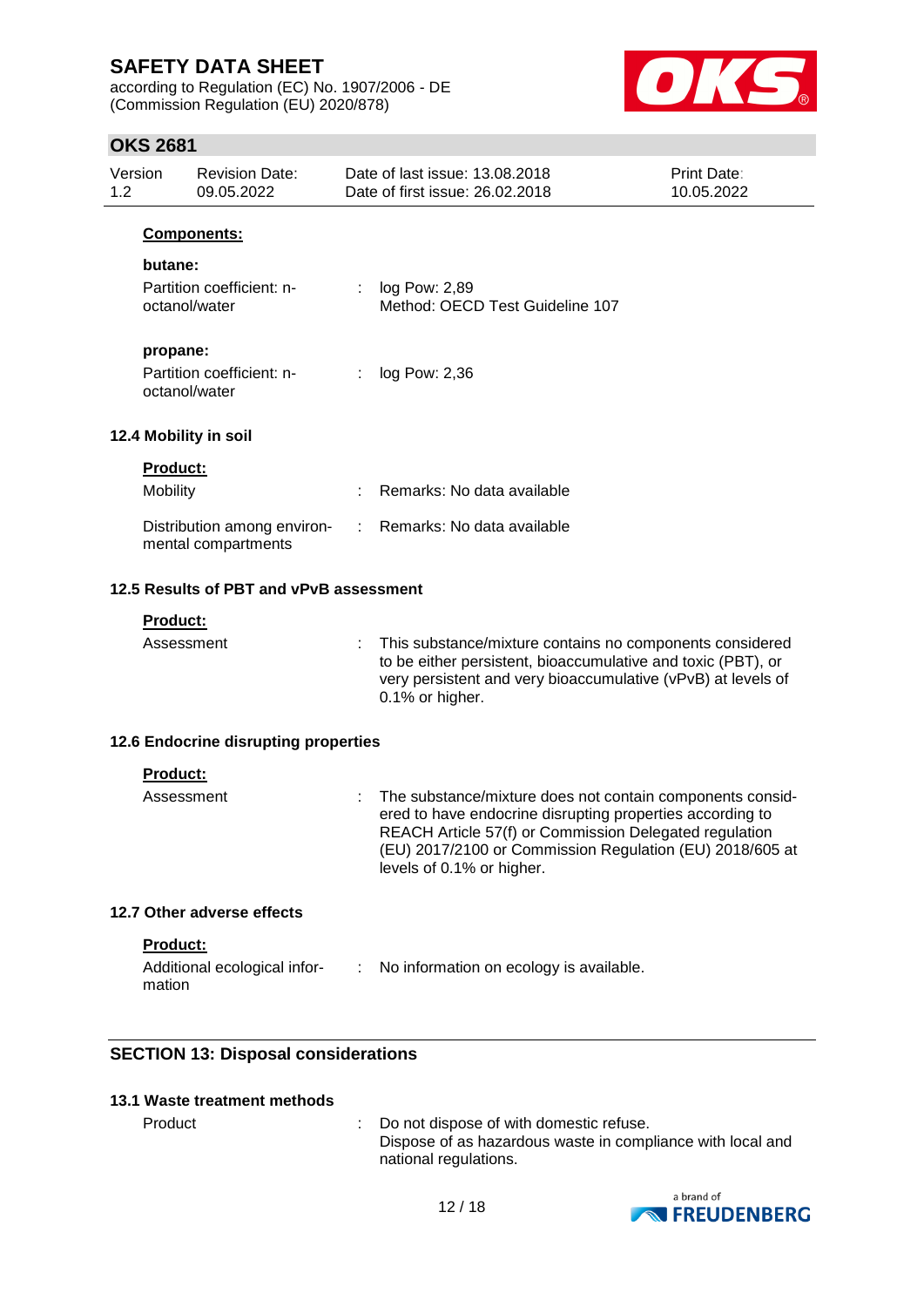according to Regulation (EC) No. 1907/2006 - DE (Commission Regulation (EU) 2020/878)



### **OKS 2681**

| Version<br>1.2         | <b>Revision Date:</b><br>09.05.2022 | Date of last issue: 13.08.2018<br>Date of first issue: 26.02.2018                                                                                                                                                                                                                                                               | Print Date:<br>10.05.2022 |
|------------------------|-------------------------------------|---------------------------------------------------------------------------------------------------------------------------------------------------------------------------------------------------------------------------------------------------------------------------------------------------------------------------------|---------------------------|
| Contaminated packaging |                                     | Waste codes should be assigned by the user based on the<br>application for which the product was used.<br>: Packaging that is not properly emptied must be disposed of as<br>the unused product.<br>Offer empty spray cans to an established disposal company.<br>Pressurized container: Do not pierce or burn, even after use. |                           |
|                        | Waste Code                          | The following Waste Codes are only suggestions:<br>unused product, packagings not completely emptied<br>16 05 04*, gases in pressure containers (including halons)<br>containing hazardous substances                                                                                                                           |                           |

### **SECTION 14: Transport information**

#### **14.1 UN number or ID number**

| <b>ADN</b>                                                          |                           | <b>UN 1950</b>                            |
|---------------------------------------------------------------------|---------------------------|-------------------------------------------|
| <b>ADR</b>                                                          | ÷                         | <b>UN 1950</b>                            |
| <b>RID</b>                                                          | ÷                         | <b>UN 1950</b>                            |
| <b>IMDG</b>                                                         |                           | : UN 1950                                 |
| <b>IATA</b>                                                         |                           | <b>UN 1950</b>                            |
| 14.2 UN proper shipping name                                        |                           |                                           |
| <b>ADN</b>                                                          | t.                        | <b>AEROSOLS</b>                           |
| <b>ADR</b>                                                          | ÷.                        | <b>AEROSOLS</b>                           |
| <b>RID</b>                                                          | t.                        | <b>AEROSOLS</b>                           |
| <b>IMDG</b>                                                         | ÷                         | <b>AEROSOLS</b>                           |
| <b>IATA</b>                                                         | t                         | Aerosols, flammable                       |
| 14.3 Transport hazard class(es)                                     |                           |                                           |
| <b>ADN</b>                                                          | $\mathbb{R}^{\mathbb{Z}}$ | 2                                         |
| <b>ADR</b>                                                          | Đ.                        | $\overline{2}$                            |
| <b>RID</b>                                                          |                           | $\therefore$ 2                            |
| <b>IMDG</b>                                                         |                           | : 2.1                                     |
| <b>IATA</b>                                                         | t.                        | 2.1                                       |
| 14.4 Packing group                                                  |                           |                                           |
| <b>ADN</b><br>Packing group<br><b>Classification Code</b><br>Labels | $\bullet$                 | Not assigned by regulation<br>- 5F<br>2.1 |

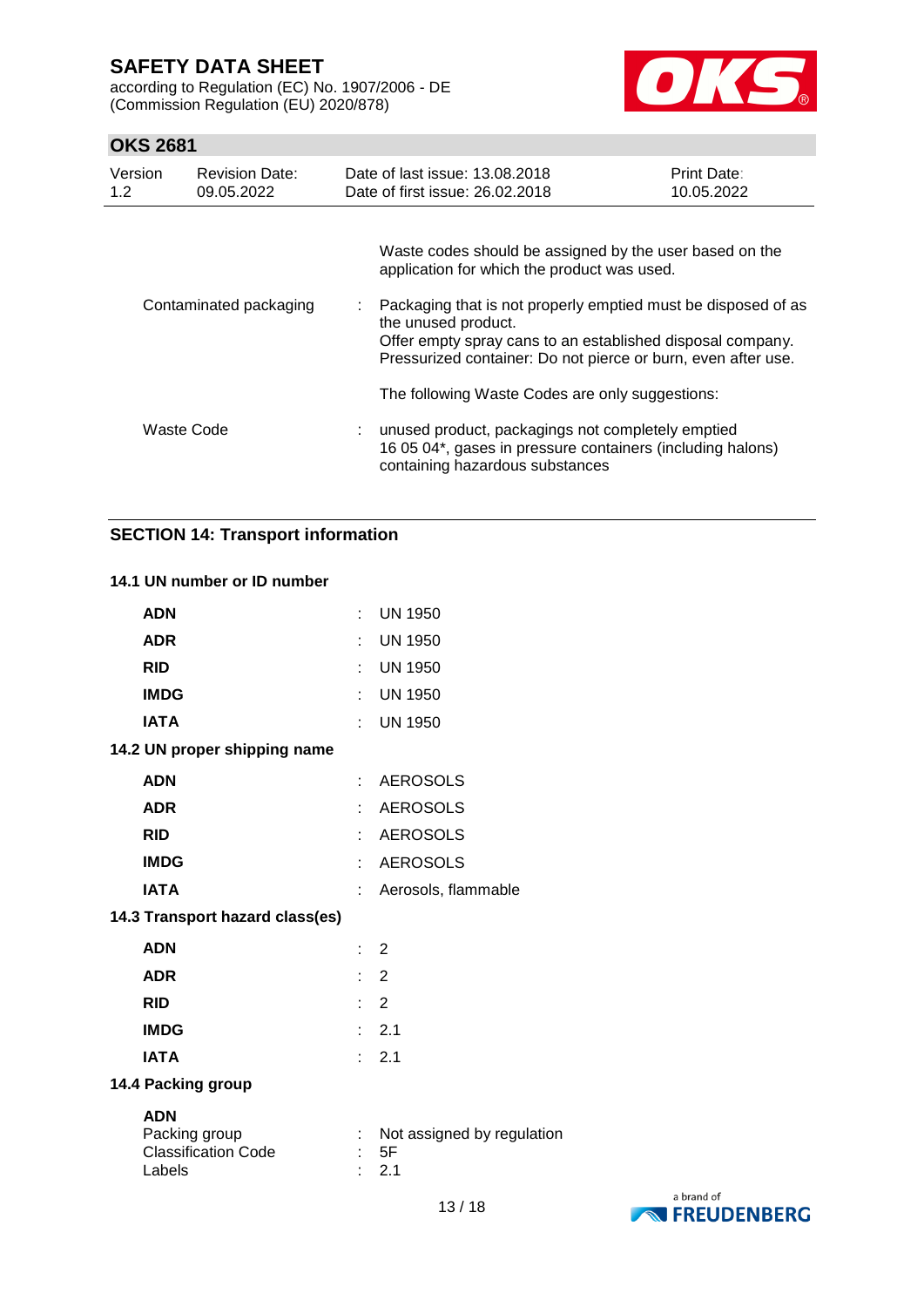according to Regulation (EC) No. 1907/2006 - DE (Commission Regulation (EU) 2020/878)



### **OKS 2681**

| Version<br>1.2 |                                   | <b>Revision Date:</b><br>09.05.2022                                                                  |   | Date of last issue: 13.08.2018<br>Date of first issue: 26.02.2018 | <b>Print Date:</b><br>10.05.2022 |
|----------------|-----------------------------------|------------------------------------------------------------------------------------------------------|---|-------------------------------------------------------------------|----------------------------------|
|                | <b>ADR</b><br>Labels              | Packing group<br><b>Classification Code</b><br>Tunnel restriction code                               |   | Not assigned by regulation<br>5F<br>2.1<br>(D)                    |                                  |
|                | <b>RID</b><br>Labels              | Packing group<br><b>Classification Code</b><br><b>Hazard Identification Number</b>                   |   | Not assigned by regulation<br>5F<br>23<br>2.1                     |                                  |
|                | <b>IMDG</b><br>Labels<br>EmS Code | Packing group                                                                                        |   | Not assigned by regulation<br>2.1<br>$F-D, S-U$                   |                                  |
|                | aircraft)<br>Labels               | <b>IATA (Cargo)</b><br>Packing instruction (cargo<br>Packing instruction (LQ)<br>Packing group       |   | 203<br>Y203<br>Not assigned by regulation<br><b>Flammable Gas</b> |                                  |
|                | ger aircraft)<br>Labels           | <b>IATA (Passenger)</b><br>Packing instruction (passen-<br>Packing instruction (LQ)<br>Packing group | ÷ | 203<br>Y203<br>Not assigned by regulation<br><b>Flammable Gas</b> |                                  |
|                |                                   | <b>14.5 Environmental hazards</b>                                                                    |   |                                                                   |                                  |
|                | <b>ADN</b>                        | Environmentally hazardous                                                                            |   | no                                                                |                                  |
|                | <b>ADR</b>                        | Environmentally hazardous                                                                            |   | no                                                                |                                  |
|                | <b>RID</b>                        | Environmentally hazardous                                                                            |   | no                                                                |                                  |
|                | <b>IMDG</b>                       | Marine pollutant                                                                                     |   | no                                                                |                                  |
|                |                                   |                                                                                                      |   |                                                                   |                                  |

#### **14.6 Special precautions for user**

The transport classification(s) provided herein are for informational purposes only, and solely based upon the properties of the unpackaged material as it is described within this Safety Data Sheet. Transportation classifications may vary by mode of transportation, package sizes, and variations in regional or country regulations.

#### **14.7 Maritime transport in bulk according to IMO instruments**

Remarks : Not applicable for product as supplied.

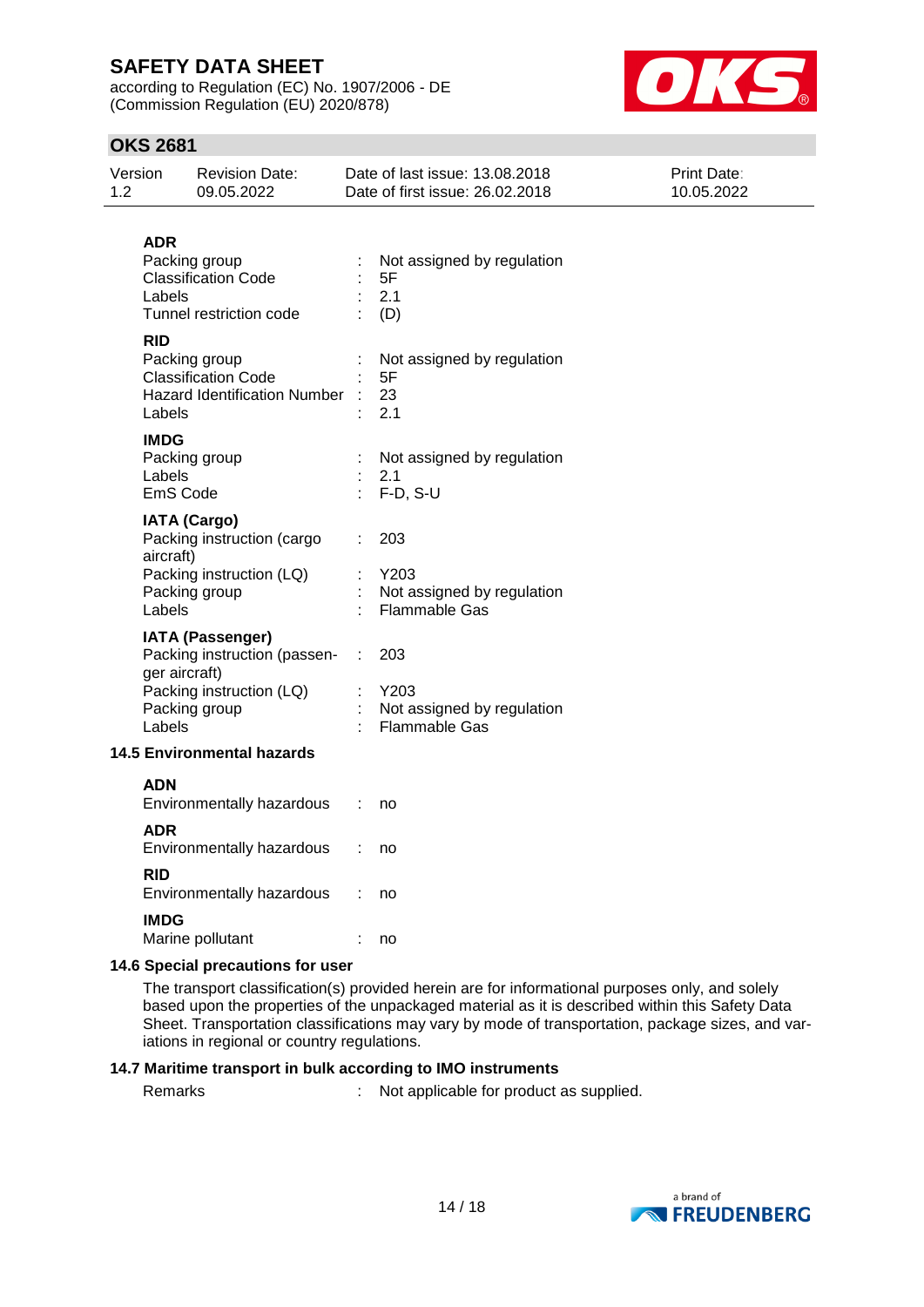according to Regulation (EC) No. 1907/2006 - DE (Commission Regulation (EU) 2020/878)



### **OKS 2681**

| Version | Revision Date: | Date of last issue: 13.08.2018  | <b>Print Date:</b> |
|---------|----------------|---------------------------------|--------------------|
| 1.2     | 09.05.2022     | Date of first issue: 26,02,2018 | 10.05.2022         |

### **SECTION 15: Regulatory information**

#### **15.1 Safety, health and environmental regulations/legislation specific for the substance or mixture**

| REACH - Restrictions on the manufacture, placing on<br>the market and use of certain dangerous substances,<br>mixtures and articles (Annex XVII)                   |                                                                                                             | Conditions of restriction for the fol-<br>lowing entries should be considered:<br>formaldehyde (Number on list 72,<br>28)      |                                                                             |
|--------------------------------------------------------------------------------------------------------------------------------------------------------------------|-------------------------------------------------------------------------------------------------------------|--------------------------------------------------------------------------------------------------------------------------------|-----------------------------------------------------------------------------|
| REACH - Candidate List of Substances of Very High<br>Concern for Authorisation (Article 59).<br>(EU SVHC)                                                          | ÷.                                                                                                          | This product does not contain sub-<br>stances of very high concern (Regu-<br>lation (EC) No 1907/2006 (REACH),<br>Article 57). |                                                                             |
| REACH - List of substances subject to authorisation<br>(Annex XIV)<br>(EU. REACH-Annex XIV)                                                                        |                                                                                                             | t.                                                                                                                             | Not applicable                                                              |
| Regulation (EC) No 1005/2009 on substances that de-<br>plete the ozone layer<br>(EC 1005/2009)                                                                     |                                                                                                             | ÷                                                                                                                              | Not applicable                                                              |
| Regulation (EU) 2019/1021 on persistent organic pollu-<br>tants (recast)<br>(EU POP)                                                                               |                                                                                                             | ÷.                                                                                                                             | Not applicable                                                              |
| Regulation (EC) No 649/2012 of the European Parlia-<br>ment and the Council concerning the export and import<br>of dangerous chemicals<br>(EU PIC)                 |                                                                                                             | ÷                                                                                                                              | Not applicable                                                              |
|                                                                                                                                                                    |                                                                                                             | : P2                                                                                                                           |                                                                             |
| Seveso III: Directive 2012/18/EU of the European<br>Parliament and of the Council on the control of<br>major-accident hazards involving dangerous sub-<br>stances. |                                                                                                             | P <sub>3</sub> a                                                                                                               | <b>FLAMMABLE AEROSOLS</b>                                                   |
|                                                                                                                                                                    |                                                                                                             | 18                                                                                                                             | Liquefied extremely flammable<br>gases (including LPG) and natu-<br>ral gas |
| Water hazard class (Germa-<br>ny)                                                                                                                                  | WGK 1 slightly hazardous to water                                                                           |                                                                                                                                | Classification according to AwSV, Annex 1 (5.2)                             |
| TA Luft List (Germany)<br>÷                                                                                                                                        | Total dust:<br>Not applicable<br>Inorganic substances in powdered form:<br>Not applicable<br>Not applicable |                                                                                                                                | Inorganic substances in vapour or gaseous form:                             |

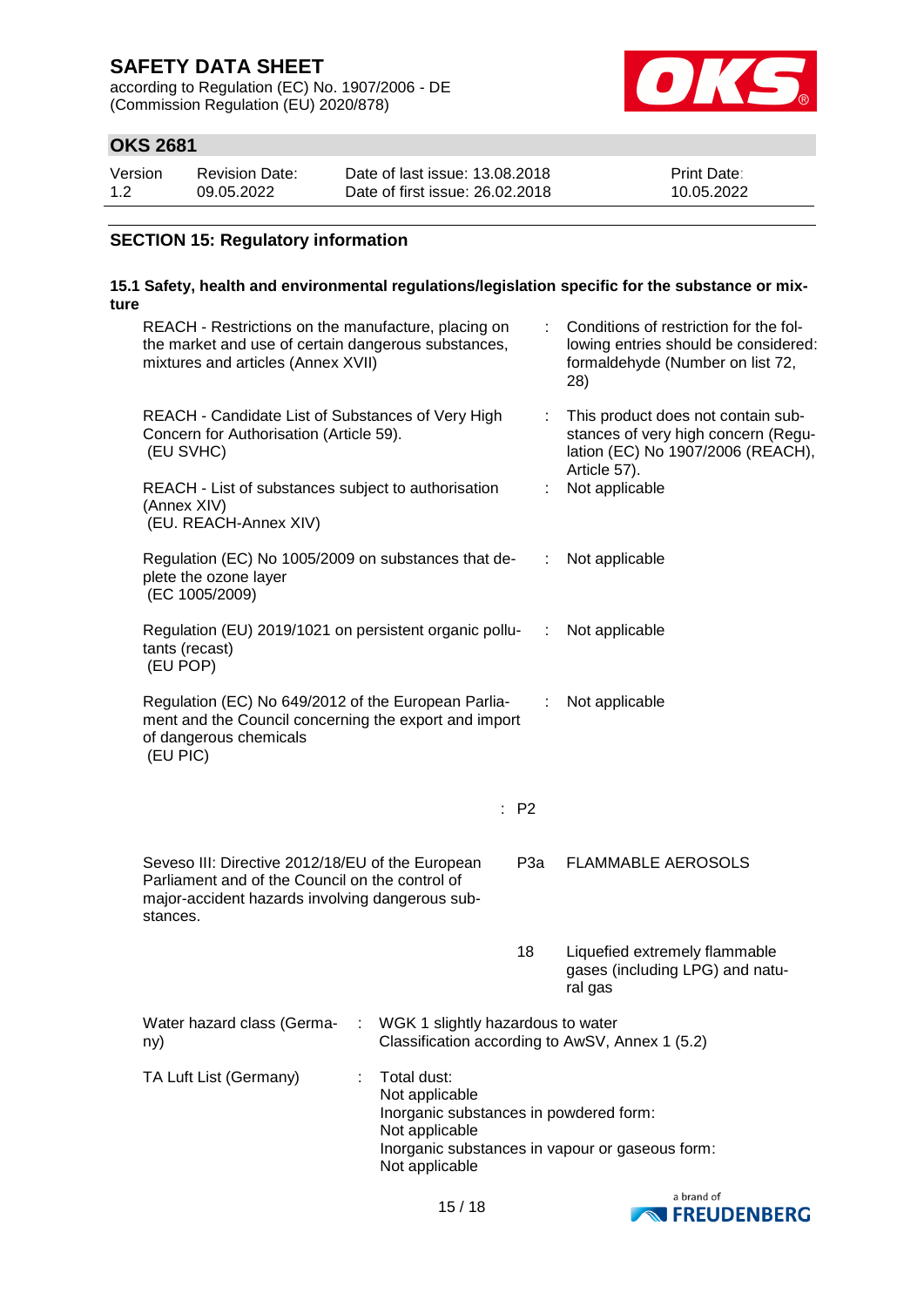according to Regulation (EC) No. 1907/2006 - DE (Commission Regulation (EU) 2020/878)



### **OKS 2681**

| Version<br>1.2 <sub>1</sub> | <b>Revision Date:</b><br>09.05.2022 | Date of last issue: 13.08.2018<br>Date of first issue: 26.02.2018                                                                                                                                        | Print Date:<br>10.05.2022 |
|-----------------------------|-------------------------------------|----------------------------------------------------------------------------------------------------------------------------------------------------------------------------------------------------------|---------------------------|
|                             |                                     | Organic Substances:<br>portion Class 1: 0,09 %<br>others: 20,38 %                                                                                                                                        |                           |
|                             |                                     | Carcinogenic substances:<br>portion Class 3: 0,02 %                                                                                                                                                      |                           |
|                             |                                     | Mutagenic:<br>Not applicable<br>Toxic to reproduction:<br>others: 0,07 %                                                                                                                                 |                           |
|                             | Volatile organic compounds          | Directive 2010/75/EU of 24 November 2010 on industrial<br>emissions (integrated pollution prevention and control)<br>Volatile organic compounds (VOC) content: 20,47 %<br>Volatile CMR compounds: 0,09 % |                           |

#### **Other regulations:**

Take note of Law on the protection of mothers at work, in education and in studies (Maternity Protection Act - MuSchG).

Take note of Directive 94/33/EC on the protection of young people at work or stricter national regulations, where applicable.

#### **15.2 Chemical safety assessment**

This information is not available.

#### **SECTION 16: Other information**

| <b>Full text of H-Statements</b>        |                                                                                                                                                                                                                                                                                                                                                                                                                                                                                                                          |
|-----------------------------------------|--------------------------------------------------------------------------------------------------------------------------------------------------------------------------------------------------------------------------------------------------------------------------------------------------------------------------------------------------------------------------------------------------------------------------------------------------------------------------------------------------------------------------|
| H <sub>220</sub><br>H <sub>280</sub>    | Extremely flammable gas.<br>Contains gas under pressure; may explode if heated.                                                                                                                                                                                                                                                                                                                                                                                                                                          |
| <b>Full text of other abbreviations</b> |                                                                                                                                                                                                                                                                                                                                                                                                                                                                                                                          |
|                                         |                                                                                                                                                                                                                                                                                                                                                                                                                                                                                                                          |
| Note C                                  | Some organic substances may be marketed either in a specif-<br>ic isomeric form or as a mixture of several isomers. In this<br>case the supplier must state on the label whether the sub-<br>stance is a specific isomer or a mixture of isomers.                                                                                                                                                                                                                                                                        |
| Note $U$ (table 3.1)                    | When put on the market gases have to be classified as "Gas-<br>es under pressure", in one of the groups compressed gas,<br>liquefied gas, refrigerated liquefied gas or dissolved gas. The<br>group depends on the physical state in which the gas is pack-<br>aged and therefore has to be assigned case by case. The<br>following codes are assigned: Press. Gas (Comp.) Press. Gas<br>(Liq.) Press. Gas (Ref. Liq.) Press. Gas (Diss.) Aerosols shall<br>not be classified as gases under pressure (See Annex I, Part |

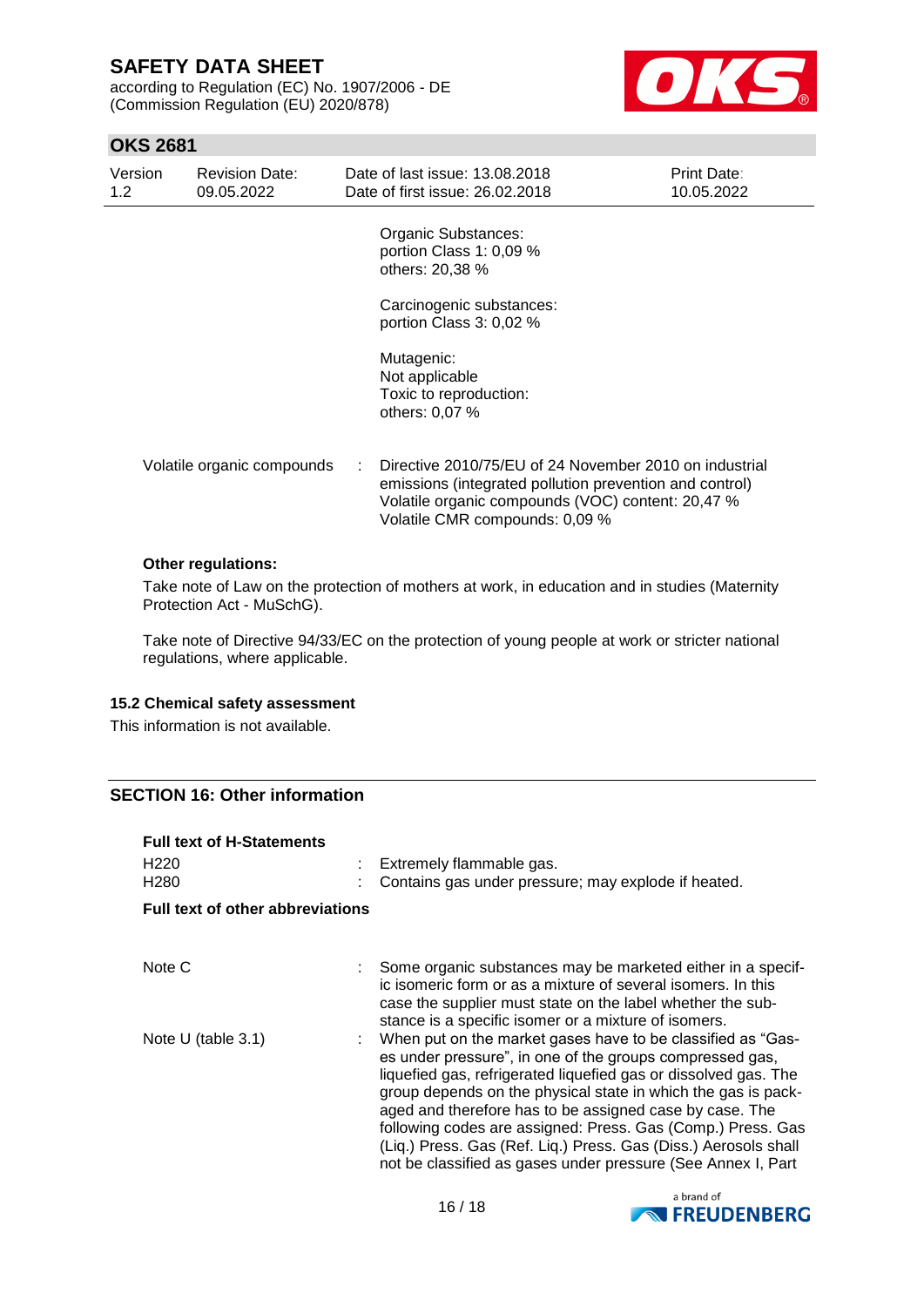according to Regulation (EC) No. 1907/2006 - DE (Commission Regulation (EU) 2020/878)



### **OKS 2681**

| Version | Revision Date: | Date of last issue: 13.08.2018  | <b>Print Date:</b> |
|---------|----------------|---------------------------------|--------------------|
| 1.2     | 09.05.2022     | Date of first issue: 26,02,2018 | 10.05.2022         |

|                   | 2, Section 2.3.2.1, Note 2).                              |
|-------------------|-----------------------------------------------------------|
| DE TRGS 900       | : Germany. TRGS 900 - Occupational exposure limit values. |
| DE TRGS 900 / AGW | : Time Weighted Average                                   |

ADN - European Agreement concerning the International Carriage of Dangerous Goods by Inland Waterways; ADR - Agreement concerning the International Carriage of Dangerous Goods by Road; AIIC - Australian Inventory of Industrial Chemicals; ASTM - American Society for the Testing of Materials; bw - Body weight; CLP - Classification Labelling Packaging Regulation; Regulation (EC) No 1272/2008; CMR - Carcinogen, Mutagen or Reproductive Toxicant; DIN - Standard of the German Institute for Standardisation; DSL - Domestic Substances List (Canada); ECHA - European Chemicals Agency; EC-Number - European Community number; ECx - Concentration associated with x% response; ELx - Loading rate associated with x% response; EmS - Emergency Schedule; ENCS - Existing and New Chemical Substances (Japan); ErCx - Concentration associated with x% growth rate response; GHS - Globally Harmonized System; GLP - Good Laboratory Practice; IARC - International Agency for Research on Cancer; IATA - International Air Transport Association; IBC - International Code for the Construction and Equipment of Ships carrying Dangerous Chemicals in Bulk; IC50 - Half maximal inhibitory concentration; ICAO - International Civil Aviation Organization; IECSC - Inventory of Existing Chemical Substances in China; IMDG - International Maritime Dangerous Goods; IMO - International Maritime Organization; ISHL - Industrial Safety and Health Law (Japan); ISO - International Organisation for Standardization; KECI - Korea Existing Chemicals Inventory; LC50 - Lethal Concentration to 50 % of a test population; LD50 - Lethal Dose to 50% of a test population (Median Lethal Dose); MARPOL - International Convention for the Prevention of Pollution from Ships; n.o.s. - Not Otherwise Specified; NO(A)EC - No Observed (Adverse) Effect Concentration; NO(A)EL - No Observed (Adverse) Effect Level; NOELR - No Observable Effect Loading Rate; NZIoC - New Zealand Inventory of Chemicals; OECD - Organization for Economic Co-operation and Development; OPPTS - Office of Chemical Safety and Pollution Prevention; PBT - Persistent, Bioaccumulative and Toxic substance; PICCS - Philippines Inventory of Chemicals and Chemical Substances; (Q)SAR - (Quantitative) Structure Activity Relationship; REACH - Regulation (EC) No 1907/2006 of the European Parliament and of the Council concerning the Registration, Evaluation, Authorisation and Restriction of Chemicals; RID - Regulations concerning the International Carriage of Dangerous Goods by Rail; SADT - Self-Accelerating Decomposition Temperature; SDS - Safety Data Sheet; SVHC - Substance of Very High Concern; TCSI - Taiwan Chemical Substance Inventory; TECI - Thailand Existing Chemicals Inventory; TRGS - Technical Rule for Hazardous Substances; TSCA - Toxic Substances Control Act (United States); UN - United Nations; vPvB - Very Persistent and Very Bioaccumulative

# **Further information**

**Classification of the mixture: Classification procedure:**

Aerosol 1 **H222, H229** Based on product data or assessment

This safety data sheet applies only to products as originally packed and labelled. The information contained therein may not be reproduced or modified without our express written permission. Any forwarding of this document is only permitted to the extent required by law. Any further, in particular public, dissemination of the safety data sheet (e.g. as a document for download from the Internet) is not permitted without our express written consent. We provide our customers with amended safety data sheets as prescribed by law. The customer is responsible for passing on safety data sheets and any amendments contained therein to its own customers, employees and other users of the product. We provide no guarantee that safety data sheets received by users from third parties are up-to-date. All information and instructions in this safety data sheet have been compiled to the best of our knowledge and are based on the information available to us on the day of publication. The information provided is intended to describe the product in relation to